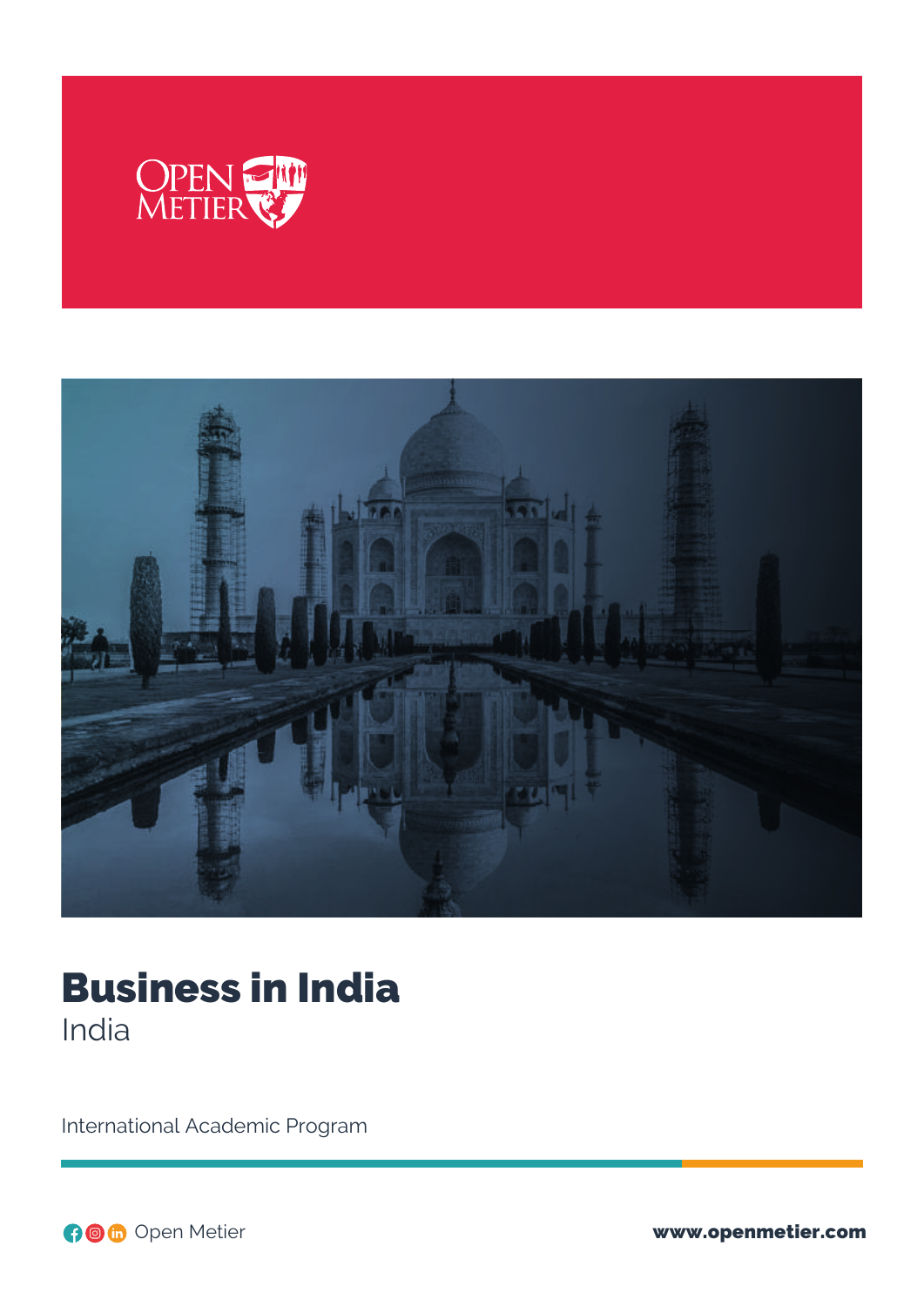#### **Objective**

Students will have knowledge of global markets, strategies, innovation and entrepreneurship.

- Students will understand business context in India at international level.

- They will have better understanding of changing global trends and their effect on people and markets.

- They will have clear understanding of global products and services and their entry strategies.

#### **Academic Content**

- Introduction to Globalization and International Business
- Theories of international trade
- International Business Environment (PESTLE)
- Global E- Business introduction
- Conceptual frame work of E- Business
- International economics integrations
- Trade Agreements, Global Trade Institutions
- Global operation management
- Global supply chain management
- Maritime transportation in international trade
- **·** Introduction to International marketing
- Modes of Entry
- I Product strategy
- PLC Management
- New Product Development
- International pricing
- $\cdot$  Introduction to International promotion strategies
- International distribution
- International marketing research-process, sampling techniques
- Data collection tools
- Analysis tools and techniques
- International HRM
- Innovation and Entrepreneurship
- Ethics in International Business
- Case Studies

#### **Detailes**



**TERM** 4 Weeks



**DATES** To be confirmed



**DESTINATION:** India

# **Methodology**

- 80 academic hours
- Company visit
- Cultural visits

### **Host University**

SRM University Delhi-NCR Sonepat, India https://www.srmuniversity.ac.in/



#### **Certification**

At the end of the course, students will receive a certificate of academic accreditation from the University.